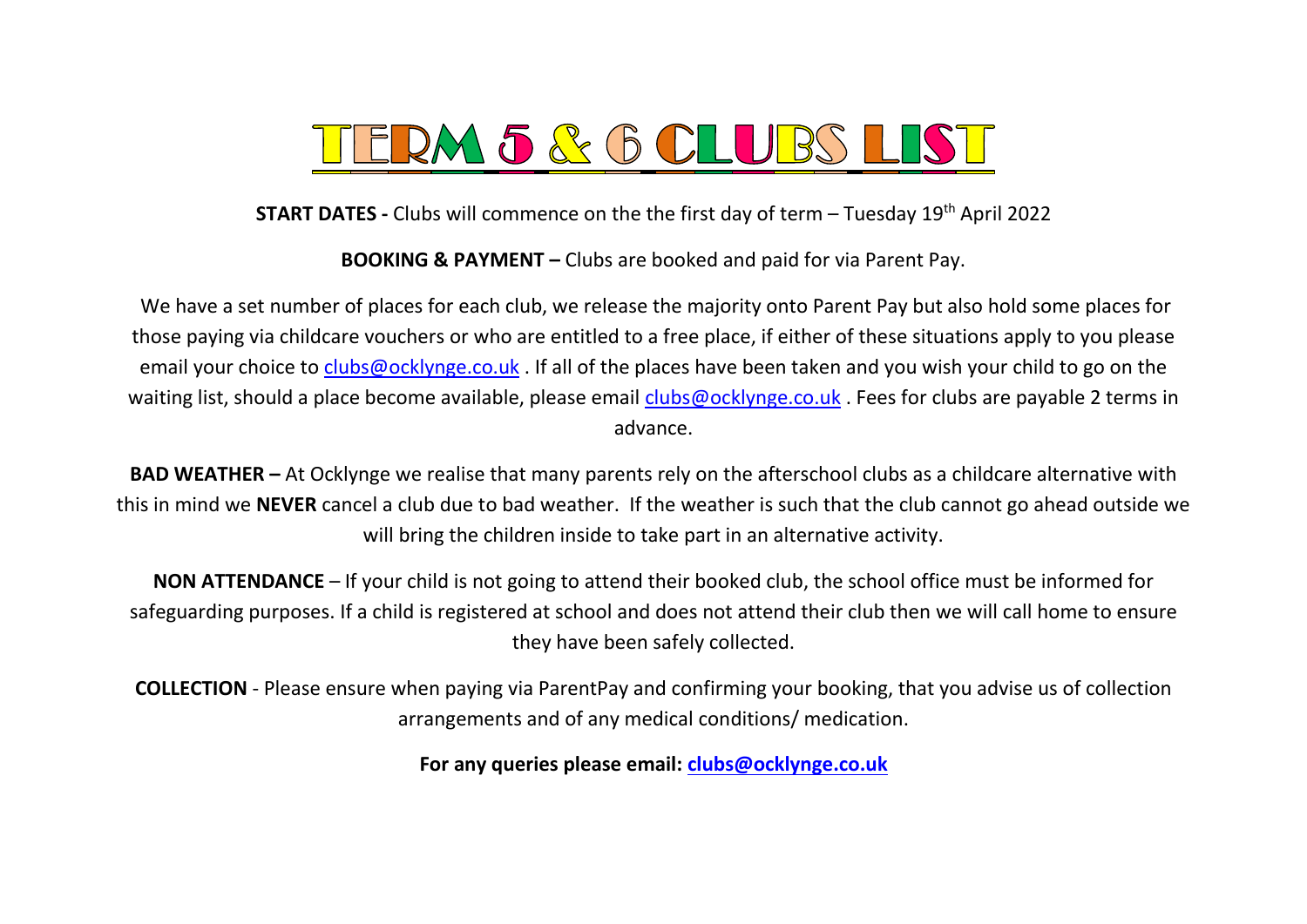| <b>MONDAY</b>                           |                          |               |                   |                                                               |                                                            |                                                                                                          |  |  |
|-----------------------------------------|--------------------------|---------------|-------------------|---------------------------------------------------------------|------------------------------------------------------------|----------------------------------------------------------------------------------------------------------|--|--|
| <b>CLUB</b>                             | <b>OPEN</b><br><b>TO</b> | <b>LEADER</b> | <b>TIME</b>       | <b>LOCATION &amp;</b><br><b>Registration point</b>            | <b>PRICE</b>                                               | <b>BOOKING INSTRUCTIONS</b>                                                                              |  |  |
| <b>FOOTBALL</b>                         | <b>YEARS</b><br>5&6      | Premier       | $3:20$ to<br>4:20 | Field/Muga<br>Please register in the<br>hall                  | £40.00 for<br>terms $5 & 6$<br>(£4.00 per<br>session)      | Please make payment via ParentPay to<br>confirm your booking                                             |  |  |
| <b>TENNIS</b>                           | <b>ALL</b>               | Premier       | $3:20$ to<br>4:20 | Playground<br>Please register in the<br>hall                  | £40.00 for<br>terms $5 & 6$<br>(£4.00 per<br>session)      | Please make payment via ParentPay to<br>confirm your booking                                             |  |  |
| <b>ROUNDERS/</b><br><b>STOOLBALL</b>    | <b>YEARS</b><br>3 & 4    | Premier       | $3:20$ to<br>4:20 | Field<br>Please register in the<br>hall                       | £40.00 for<br>terms $5 & 6$<br>(£4.00 per<br>session)      | Please make payment via ParentPay to<br>confirm your booking                                             |  |  |
| <b>CREATIVE KIDS ART</b><br><b>CLUB</b> | Years 3<br>& 4           | Nina Mooncie  | $3:20$ to<br>4:20 | Practical Room-<br>Please register at the<br>back of the hall | £8.50 <sub>per</sub><br>session<br>(materials<br>included) | Please contact Nina directly<br>07769 913 741 (before 6 pm please)<br>Email - ninamooncie@googlemail.com |  |  |

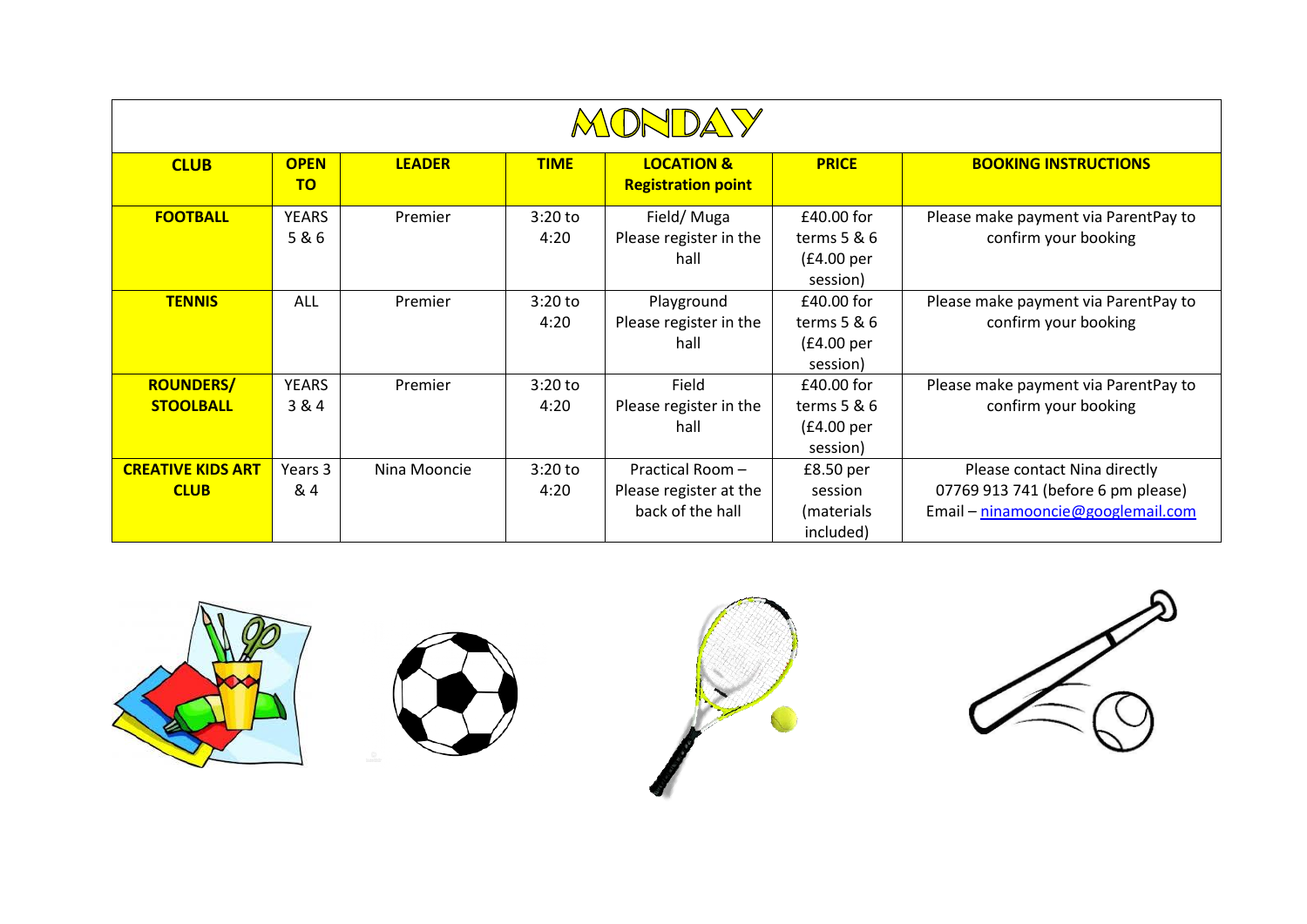| ITULESDAY                               |                          |               |                   |                                                               |                                                                      |                                                                                                          |  |
|-----------------------------------------|--------------------------|---------------|-------------------|---------------------------------------------------------------|----------------------------------------------------------------------|----------------------------------------------------------------------------------------------------------|--|
| <b>CLUB</b>                             | <b>OPEN</b><br><b>TO</b> | <b>LEADER</b> | <b>TIME</b>       | <b>LOCATION &amp;</b><br><b>Registration point</b>            | <b>PRICE</b>                                                         | <b>BOOKING INSTRUCTIONS</b>                                                                              |  |
| <b>TENNIS</b>                           | <b>ALL</b>               | Premier       | $3:20$ to<br>4:20 | Playground<br>Please register in the<br>hall                  | $f52.00$ for<br>terms $5 & 6$<br>(E4.00 <sub>per</sub> )<br>session) | Please make payment via ParentPay to<br>confirm your booking                                             |  |
| <b>ATHLETICS</b>                        | ALL                      | Premier       | $3:20$ to<br>4:20 | Field<br>Please register in the<br>hall                       | £52.00 for<br>terms $5 & 6$<br>(£4.00 per<br>session)                | Please make payment via ParentPay to<br>confirm your booking                                             |  |
| <b>CRICKET</b>                          | Girls                    | Premier       | $3:20$ to<br>4:20 | Field<br>Please register in the<br>hall                       | £52.00 for<br>terms $5 & 6$<br>(E4.00 <sub>per</sub> )<br>session)   | Please make payment via ParentPay to<br>confirm your booking                                             |  |
| <b>CREATIVE KIDS ART</b><br><b>CLUB</b> | Years 3<br>&4            | Nina Mooncie  | $3:20$ to<br>4:20 | Practical Room-<br>Please register at the<br>back of the hall | £8.50 per<br>session<br>(materials<br>included)                      | Please contact Nina directly<br>07769 913 741 (before 6 pm please)<br>Email - ninamooncie@googlemail.com |  |
| <b>KARATE/KICKBOXING</b>                | <b>ALL</b>               | Amy Hescott   | $3:20$ to<br>4:20 | Theatre<br>Please register in the<br>theatre                  |                                                                      | Please contact Amy directly at<br>www.rhinossportsclub.com or via email at<br>info@rhinossportsclub.com  |  |







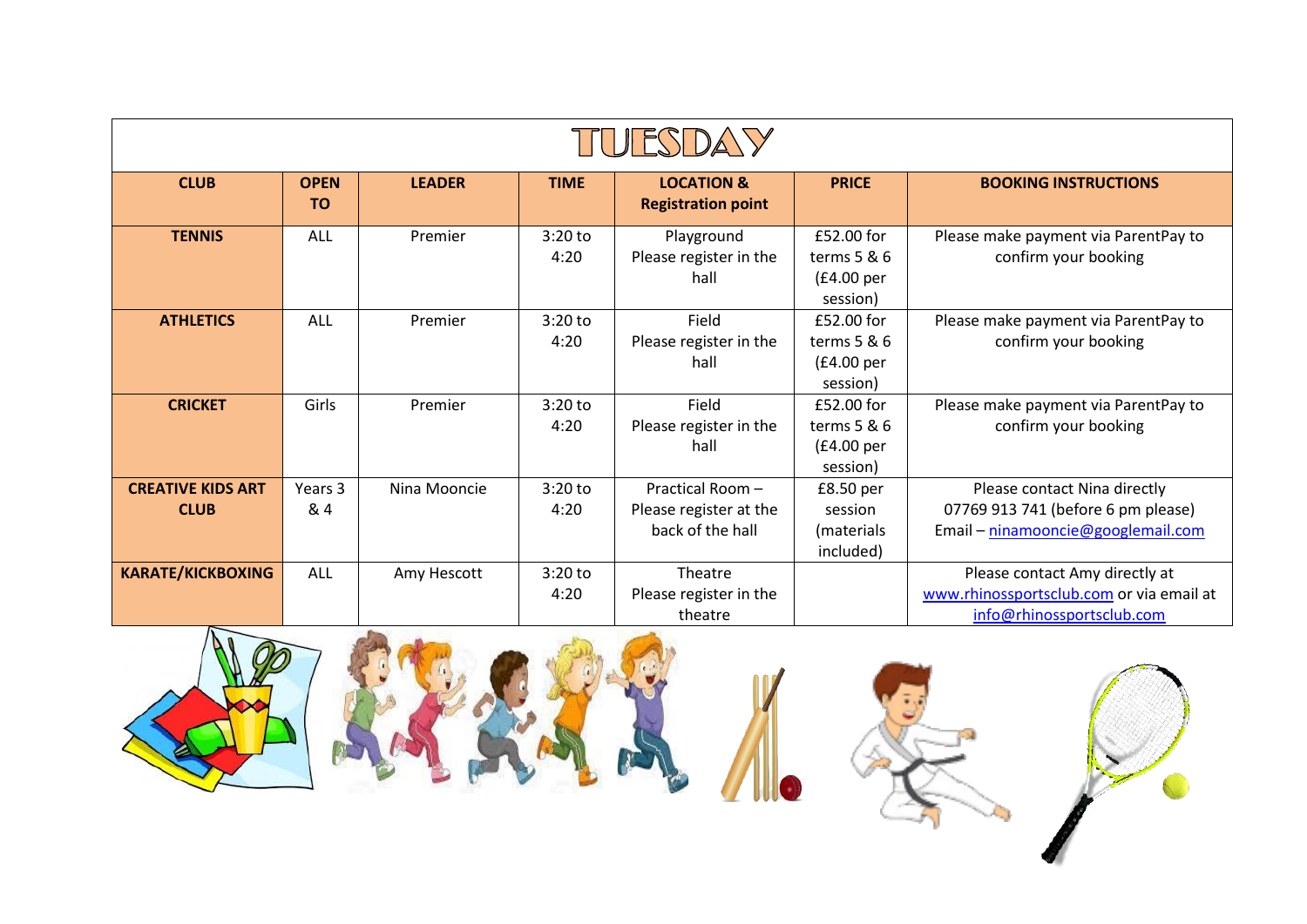| WEDNESDAY                            |                               |               |                        |                                                    |                                                                    |                                                                          |  |  |
|--------------------------------------|-------------------------------|---------------|------------------------|----------------------------------------------------|--------------------------------------------------------------------|--------------------------------------------------------------------------|--|--|
| <b>CLUB</b>                          | <b>OPEN</b><br><b>TO</b>      | <b>LEADER</b> | <b>TIME</b>            | <b>LOCATION &amp;</b><br><b>Registration point</b> | <b>PRICE</b>                                                       | <b>BOOKING INSTRUCTIONS</b>                                              |  |  |
| <b>HARMONY CHOIR</b>                 | <b>YEARS</b><br>5&6           | Mrs Hughes    | $12:40 -$<br>Lunchtime | Music Room                                         | Free                                                               | Please email Mrs Hughes to confirm<br>attendance: rhughes@ocklynge.co.uk |  |  |
| <b>CRICKET</b>                       | <b>YEARS</b><br>3 & 4<br>Boys | Premier       | $3:20$ to<br>4:20      | Field<br>Please register in the<br>hall            | £52.00 for<br>terms $5 & 6$<br>(£4.00 per<br>session)              | Please make payment via ParentPay to<br>confirm your booking             |  |  |
| <b>ROUNDERS/</b><br><b>STOOLBALL</b> | <b>YEARS</b><br>5&6           | Premier       | $3:20$ to<br>4:20      | Playground/Field<br>Please register in the<br>hall | £52.00 for<br>terms $5 & 6$<br>(E4.00 <sub>per</sub> )<br>session) | Please make payment via ParentPay to<br>confirm your booking             |  |  |
| <b>ATHLETICS</b>                     | ALL                           | Premier       | $3:20$ to<br>4:20      | Field<br>Please register in the<br>hall            | £52.00 for<br>terms $5 & 6$<br>(E4.00 <sub>per</sub> )<br>session) | Please make payment via ParentPay to<br>confirm your booking             |  |  |

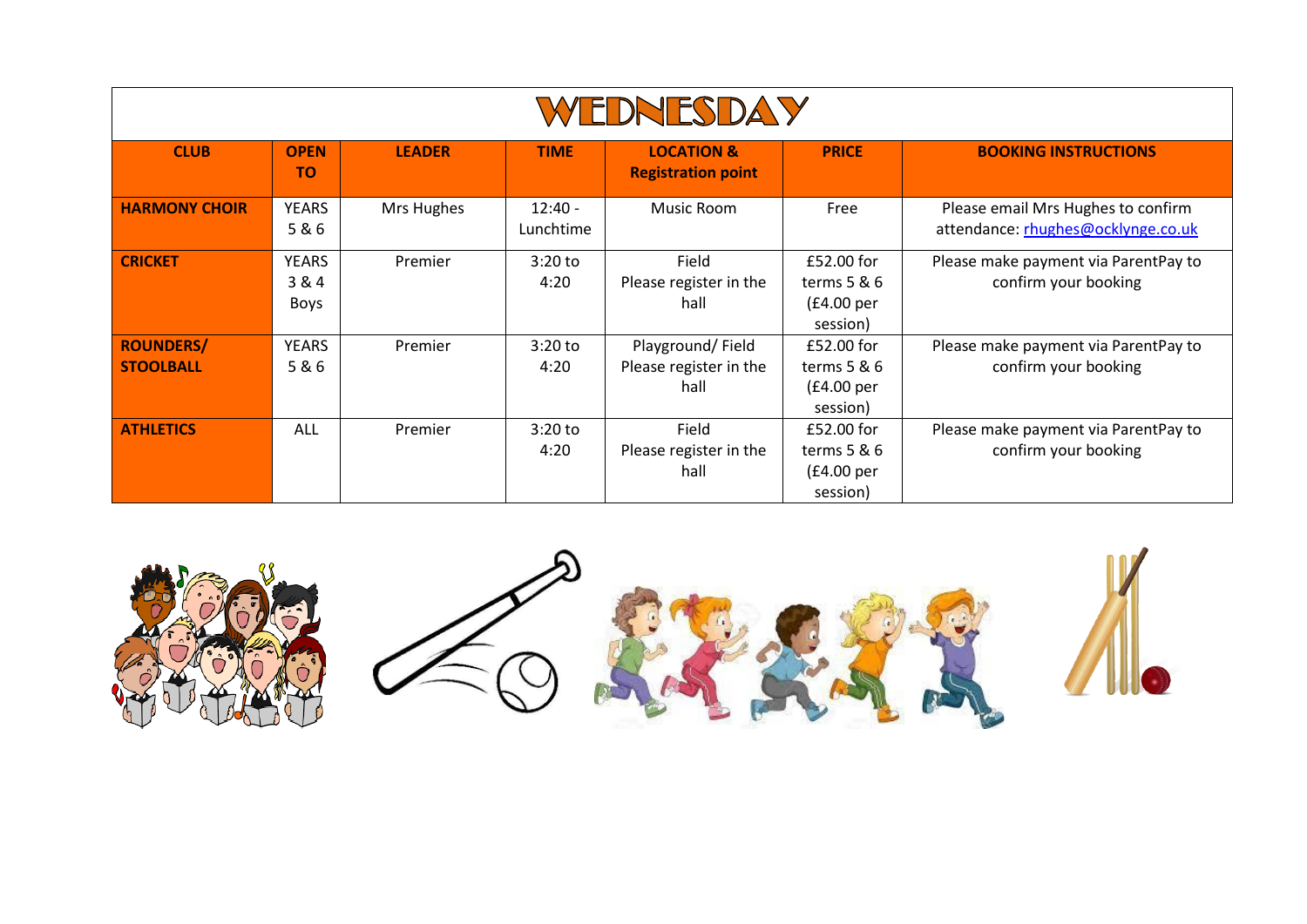| THURSDAY                                |                            |               |                   |                                                                |                                                                    |                                                                                                          |  |  |
|-----------------------------------------|----------------------------|---------------|-------------------|----------------------------------------------------------------|--------------------------------------------------------------------|----------------------------------------------------------------------------------------------------------|--|--|
| <b>CLUB</b>                             | <b>OPEN TO</b>             | <b>LEADER</b> | <b>TIME</b>       | <b>LOCATION &amp; Registration</b><br>point                    | <b>PRICE</b>                                                       | <b>BOOKING INSTRUCTIONS</b>                                                                              |  |  |
| <b>CHOIR</b>                            | <b>ALL</b>                 | Mrs Hughes    | $3:20$ to<br>4:20 | Theatre<br>Please register in the<br>theatre                   | £13.00 for<br>terms $5 & 6$<br>(E1.00 <sub>per</sub> )<br>session) | Please make payment via ParentPay to<br>confirm your booking                                             |  |  |
| <b>TRI-GOLF</b>                         | <b>YEARS 3</b><br>& 4      | Premier       | $3:20$ to<br>4:20 | Playground/ Muga<br>Please register in the hall                | £52.00 for<br>terms $5 & 6$<br>(£4.00 per<br>session)              | Please make payment via ParentPay to<br>confirm your booking                                             |  |  |
| <b>DODGEBALL</b>                        | <b>ALL</b>                 | Premier       | $3:20$ to<br>4:20 | Hall<br>Please register in the hall                            | £52.00 for<br>terms 5 & 6<br>(£4.00 per<br>session)                | Please make payment via ParentPay to<br>confirm your booking                                             |  |  |
| <b>CRICKET</b>                          | <b>YEARS 5</b><br>& 6 Boys | Premier       | $3:20$ to<br>4:20 | Field<br>Please register in the hall                           | £52.00 for<br>terms $5 & 6$<br>(£4.00 per<br>session)              | Please make payment via ParentPay to<br>confirm your booking                                             |  |  |
| <b>CREATIVE KIDS</b><br><b>ART CLUB</b> | Years 3 &<br>4             | Nina Mooncie  | $3:20$ to<br>4:20 | Practical Room -<br>Please register at the<br>back of the hall | £8.50 per<br>session<br>(materials)<br>included)                   | Please contact Nina directly<br>07769 913 741 (before 6 pm please)<br>Email - ninamooncie@googlemail.com |  |  |